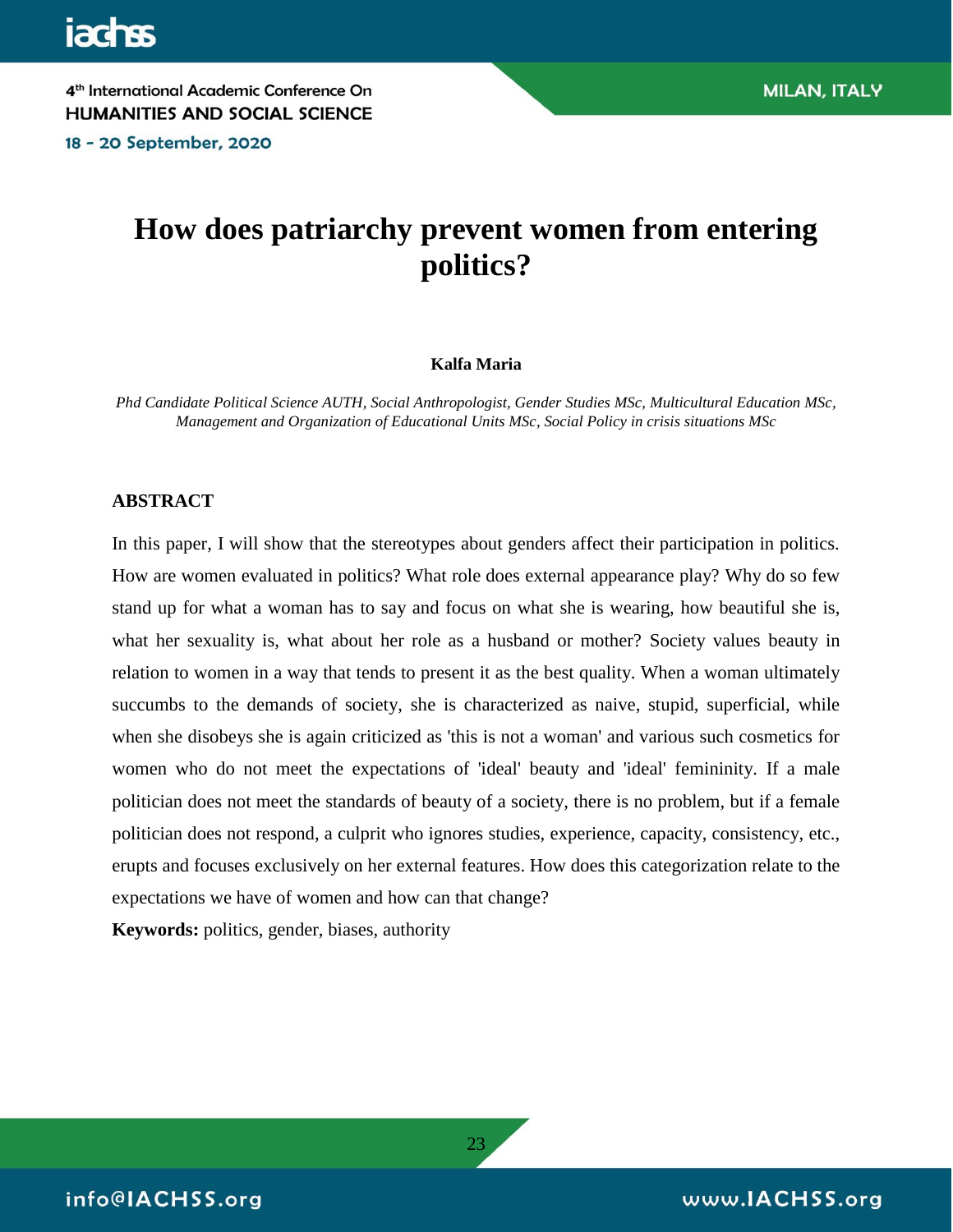18 - 20 September, 2020

#### **Constructing the difference**

How is the difference constructed? What factors influence this process? "The term biological sex refers to the biological differences between males and females: the visible difference of the genitals and the consequent difference in their reproductive functions; while gender refers to culture and social categorization into 'male' and 'female'»(Laqueur, 2003: 10). The categorization into male and female, in addition to the fact that it is problematic, cultivates discrimination from an early age, where growing up as a boy or girl one learns to take for granted all these cultural elements that organize the Word around gender. The dipoles constructed by culture seem to work suffocatingly and magnify when imbued with hate speech and identification with the inhuman. "According to Guillaumin, it is culture that constructs 'natural' differences" (Laqueur, 2003: 16). "Butler, based on Foucault's theory of Discourse, argues that gender is the result of discourse and biological sex is the result of gender" (Laqueur, 2003: 18). Through these Discourses, the biological sex is often involved with the social and the biological basis, ie the genitals that one has are enough to indicate behaviors, desires, needs and characters. More specifically, "since the early 70's militant feminist theorists have raised the issue of the relationship between women as a social class and the dominant cultural context" (Vitsilaki (b), 2011: 27) Since words are important and often convey meaning or construct the truth, it is important to dwell on who is speaking this truth. "The representation of the world, like the world itself, is the work of men; they describe it with their own point of view, which they confuse with the absolute truth" (Perez, 2019).

How is gender constructed? What is the position of the body in relation to gender? "Femininity is a concept that does not really exist" (Doulkeri, 1994: 16). The myth of femininity seems to function as a Western model of female behavior. Gender as well as femininity are built, they do not pre-exist. An important concept for understanding this thinking is the role that socialization plays. During socialization we acquire basic skills such as speaking, walking, etc. so with socialization we acquire the appropriate behavior by gender. This process continues in the secondary socialization bodies, most importantly the school. If a girl is aggressive she is a 'boy', if a boy is aggressive he is 'in nature'. This is how action frameworks and appropriate gender behaviors are built during socialization. Prohibitions and incitements shape boys and girls with different behavior and character. The more conservative the environment, the more it refers to gender behavior, the greater the child's adaptation to gender norms. "The biological reality of gender is merged with the interpretation that society and culture give to this reality, and thus they produce exactly the executive -in Greek we would say the created, built- gender" (Koliri, 2017: 45). Gender seems to be an unwritten tableau that culture, primary and secondary prohibitions seem to capture what is good and what is bad based on gender on the basis of prohibitions, taboos and rules. "Movements, choices, postures, explicit and implicit commands, rewards gradually create a framework, an atmosphere in which we all impersonate the gender we have previously narrated to ourselves" (Koliri, 2017: 47).

24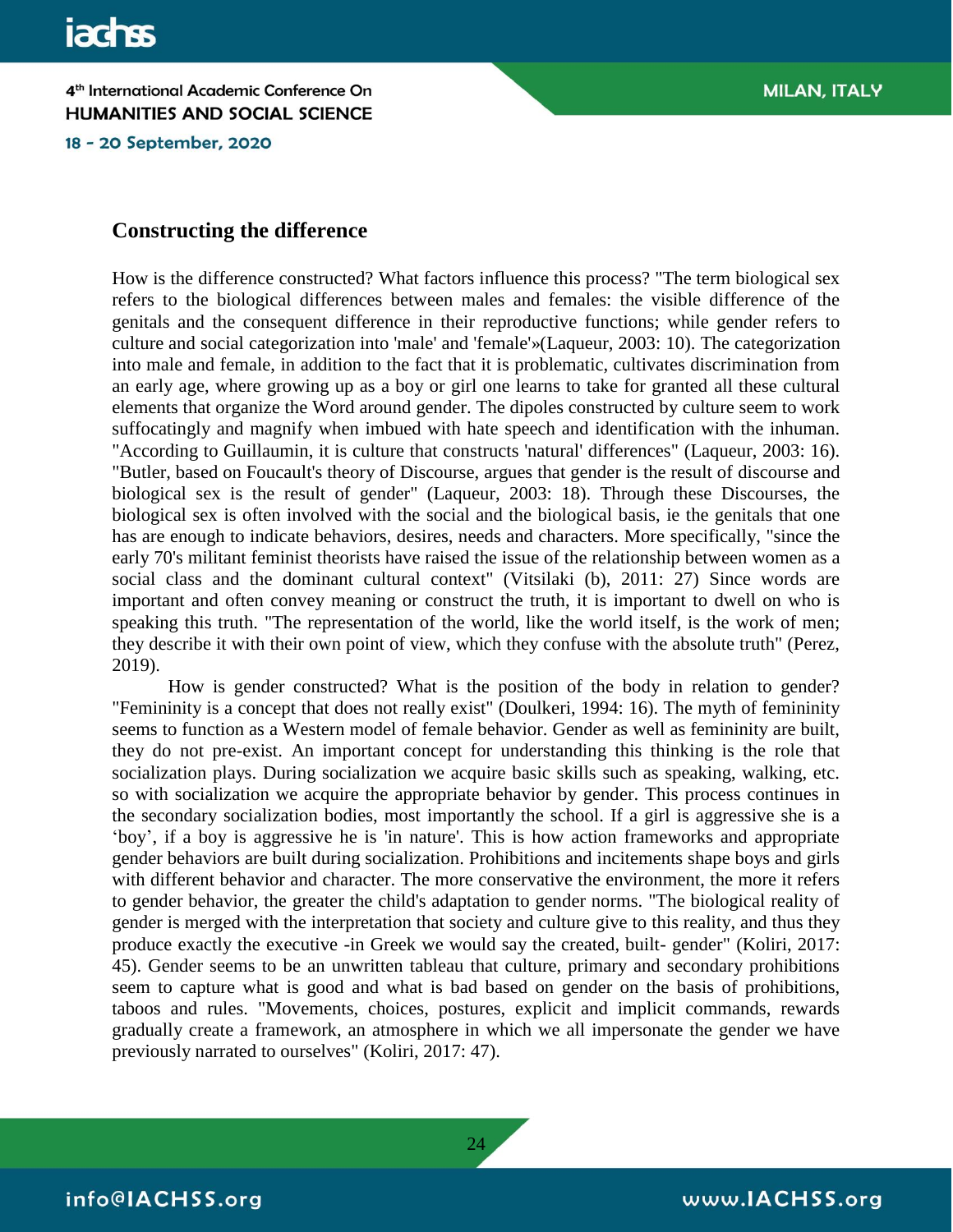18 - 20 September, 2020

## **Gender and beauty**

Gender ambitions are formed from a very young age. These ambitions tend to determine the way a person sees himself, but also the way others see him. Typical is the example of beauty in girls and how important this value is for their future. Beauty as a good is evaluated positively for girls from a young age, even if there are other virtues such as intelligence, creativity, etc. "The ideal woman (in classic fairy tales) appears trapped in a single equivalent, a good woman = beautiful + passive figure, which ends in the same implication always, a 'good'-rich marriage "(Giannikopoulou, 2011: 189). This author characteristically mentions "in the attempt to trace the female profile in classic fairy tales, even in their illustrated dimension, we initially 'stumble' on beauty, perhaps the biggest taboo" (Giannikopoulou, 2011: 190). Society values beauty in relation to women in a way that tends to present it as the best quality. When a woman finally succumbs to the demands of society, she is characterized as naive, stupid, superficial, while when she disobeys she is criticized again as 'this is not a woman' and various such cosmetics for women who do not meet the expectations of 'ideal' beauty and 'ideal' femininity. If a man politician does not meet the beauty standards of a society, there is no problem, but if a woman politician does not meet, a culvert erupts that ignores studies, experience, capacity, consistency, etc. and focuses exclusively on its external characteristics. According to Papagiannopoulou, 2009: 26): "the following references to the non-selection of women as candidates for Parliament and local government come from members of different selection committees of British Political Parties in the 1980s:

- 1. She is very beautiful, voters will not take her seriously!
- 2. It is very old (the candidate was around 50)
- 3. She is very young, she can get pregnant!
- 4. Better to go home to take care of her children!
- 5. He wears many rings
- 6. Workers will not vote for a woman!

When a woman was nominated for President of the Republic of Greece in 2020, who finally took office, the comments below the news were the least disappointing. Comments such as:

25

- 1. Get a woman candidate for President of the Republic to play.
- 2. I find her sexy.
- 3. Looks like the Harry Potter owl.
- 4. The next pot.
- 5. An indifferent candidate for a useless position.
- 6. The one who chose the photo definitely likes it?
- 7. Hahahahaha
- 8. What favors has he done to them?
- 9. Ust sicham.

info@IACHSS.org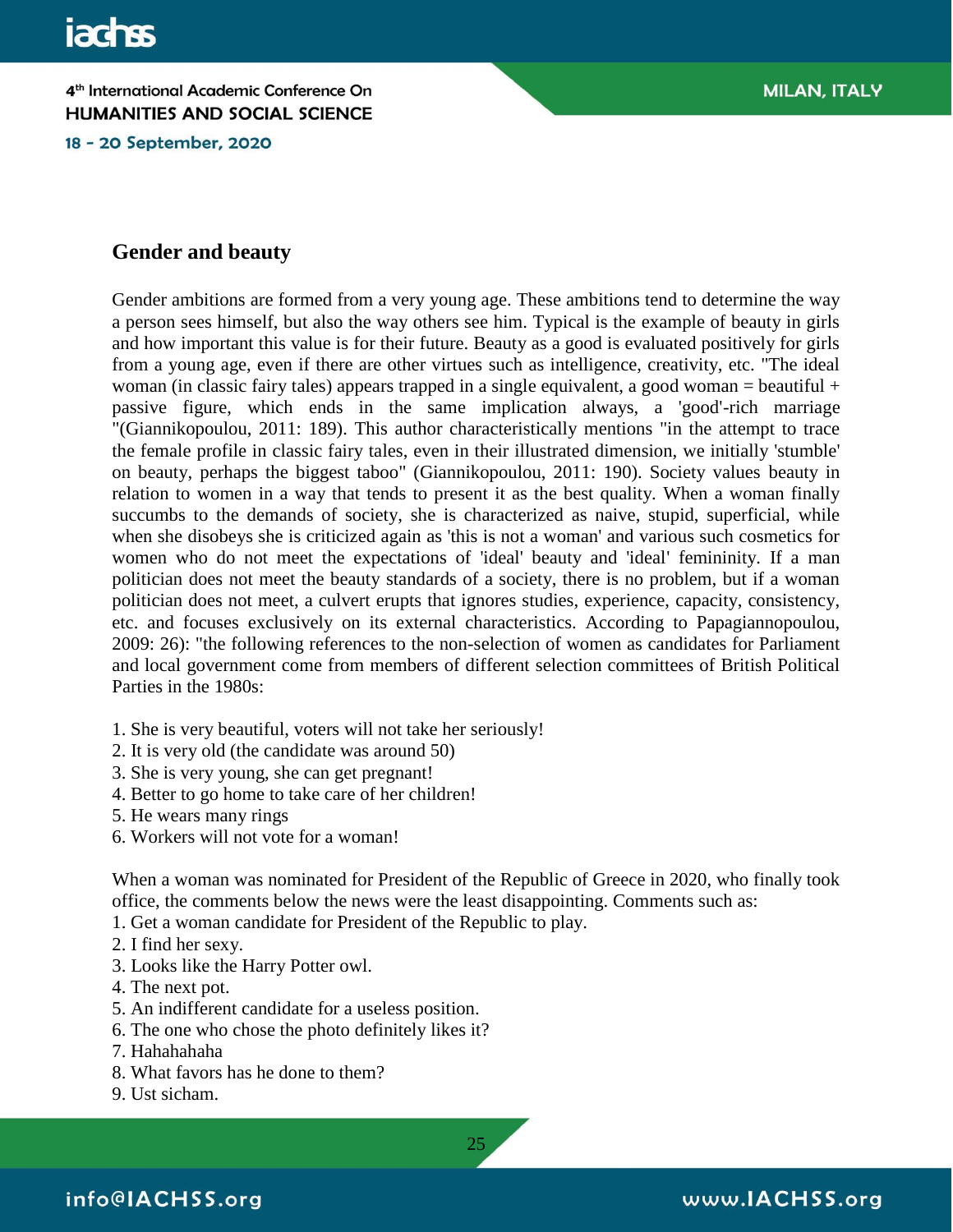#### 18 - 20 September, 2020

10. Let us hope a woman behaves like a man because the presidents so far have been behaved as women.

11. Where are you going with such a look?

These comments condense the stereotypes that are often reproduced about women politicians. These comments are about appearance, the ability to take a position, sexuality and how it is used to take a position. Also, the phrase "What favors has he done to them" suggests that a woman can not take a position meritoriously due to qualifications, etc., but because she is beautiful or has done sexual favors. While the phrase 'Let a woman hope to behave like a man because the presidents until now were women', the term man becomes indicative of virtues such as honesty, straightforwardness, etc., while the term 'women' is used disparagingly to indicate cowardice, cunning, etc. By this logic a woman must behave like a man in order to be effective, assuming that the aforementioned virtues are an acquis of men. "The woman must be beautiful, since she always becomes the object and never the subject of observation" (Giannikopoulou, 2011: 190). The comments spark the candidate not because of the qualifications she has or not, but because of her appearance, which does not meet the beauty standards that society has constructed. It is noteworthy that if in the end a woman politician meets the Western standards of beauty, the sabotage starts again from her beauty, which she used as a weapon and her sexuality, which she also used to be there! "If beauty is the main feature of external appearance, passivity claims the same enviable position in the female personality and is projected in the fairy tale through two main situations that function symbolically: a) the inability to speak and the endless sleep on the other" (Giannikopoulou, 2011: 191). Women who show an active attitude, speak decisively and loudly are also negatively characterized as androgynous, 'iron' (that is) tough women, etc.

## **Woman's social roles**

The different social roles by gender are cultivated throughout life and largely determine the different point of view of reality by each gender. "Learning stereotypes about different gender roles starts at an early age. In the first stage the boys learn that they differ from each other in appearance, then they learn that other activities are done by the boy and others by the girl and then that both genders have different abilities; at school age the learning of the different 'destination' continues '»(Doulkeri, 1994a: 15). The toys, the colors chosen, the clothes, the kinesiology make clear the boundaries between a girl and a boy, establishing prohibitions and consequences for anyone who violates the limits and plays with their gender. These boundaries become clear in the context of the school environment, for example girls who play with boys or prefer football are 'boy girls' etc. But why does this happen and how restrictive is it for children, but also for adults and ultimately for all genders who are pressured by society to obey the man / woman dipole? Why should activities have sex? Why should football be considered a man and ballet a woman? These questions unfold the way public opinion approaches gender and the constraints it raises. We must also not forget that: "both positive and negative stereotypes are equally dangerous" (Natsi & Papa, 2019: 14).



info@IACHSS.org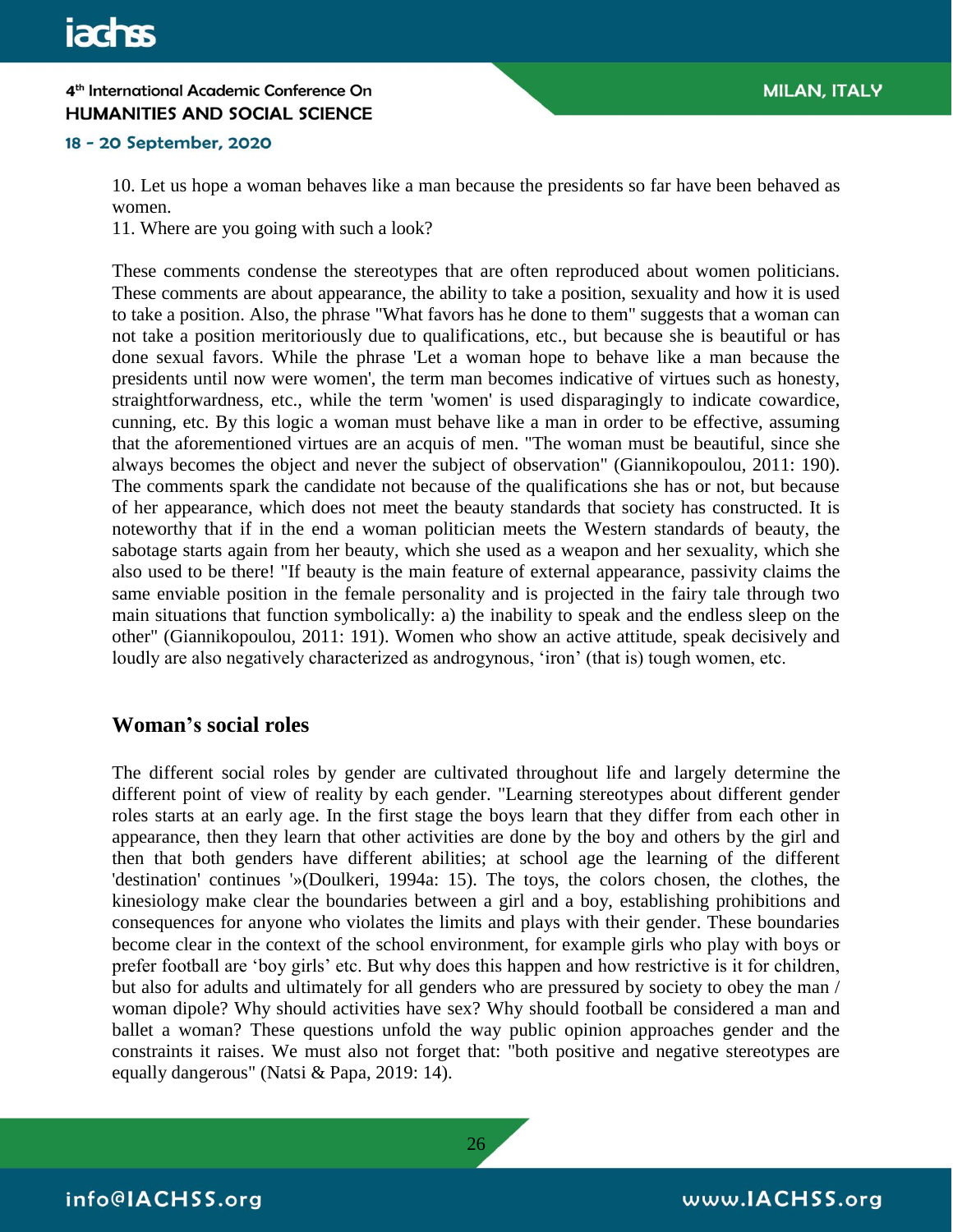#### 18 - 20 September, 2020

But how do cultural Discourses reproduce power relationships? That "women 'as well as' men' are not a biological genus, but a social sex, constructed historically, socially and culturally. Gender is now emerging as a social relationship and a cultural symbol, capable of shaping power relations "(Avdela & Psarra, 1997: 11). These cultural Discourses construct dipoles, which categorize the abilities, inclinations and features of the genders. "Since the 18th century, the notions of male 'energy' and female 'passivity' have been emerging" (Laqueur, 2003: 12). "Freud rejects the equation of 'active' with the masculine and 'passive' with the feminine… although he regularly falls into it… while Lacan does not let us forget that gender differentiation takes place in language and culture, which they exist before the individual, they include and transcend the micro-social events of the family "(New, 1991: 7-10). But is that so? Aren't culture and language derivatives of society? What contributes to the development of language? Clearly language, according to sociolinguists, is not static, but is in constant interaction with the environment. This interaction explains the linguistic changes that follow or presuppose social changes. As Riley point out, life is not an evolution from the biological to the social ... even in the womb, the infant has a place in society, and in the process through which he becomes a conscious participant; social relations begin at birth»(New, 1991: 15).

The mentality not only of men but also of women has contributed to the perpetuation of unequal power relations and the perpetuation of gender inequalities. The Discourse shaped and greatly influenced the upbringing of the children, who -essentially- reproduced what they had learned to take for granted. What is worse is the gender biases. If we look back at philosophy, science and everyday life, as portrayed in the media and on television, map the images of an era that shattered women's freedom. The institution of dowry, virginity, the identification of women with the home, the almost prohibitive presence in public space limited for years the female identity in Greece. A typical example is the marriage between a minor and an adult, which in the western societies is now characterized as pedophilia, which is prosecuted, while our grandmothers and great-grandmothers were married under these conditions with consulate, dowry, dowry, virginity and at a young age, not having a 'voice' in their marriage, in their body, in their life. There is a lot of discussion about children getting married at a very young age in non-Western societies. However, although such a relationship is treated here as pedophilia, we often see that there are still commonalities with countries that treat women as not free to decide on their own body. In the western world, you wear what you want, but if you get something you are blamed for what you wore and for the time you were walking in the street. Although people are beginning to realize the basic differences, we often see outbursts of hatred and ugly descriptions of women who 'went looking'. These perceptions continue to act as weights and undermine the freedom of women around the world. Clothing choices and opening hours continue to affect the way many women think, which limits their freedom. Body recovery and body moves were not accidentally put on the feminist agenda, as for many years women had no 'voice' in either their own bodies or their own lives.

27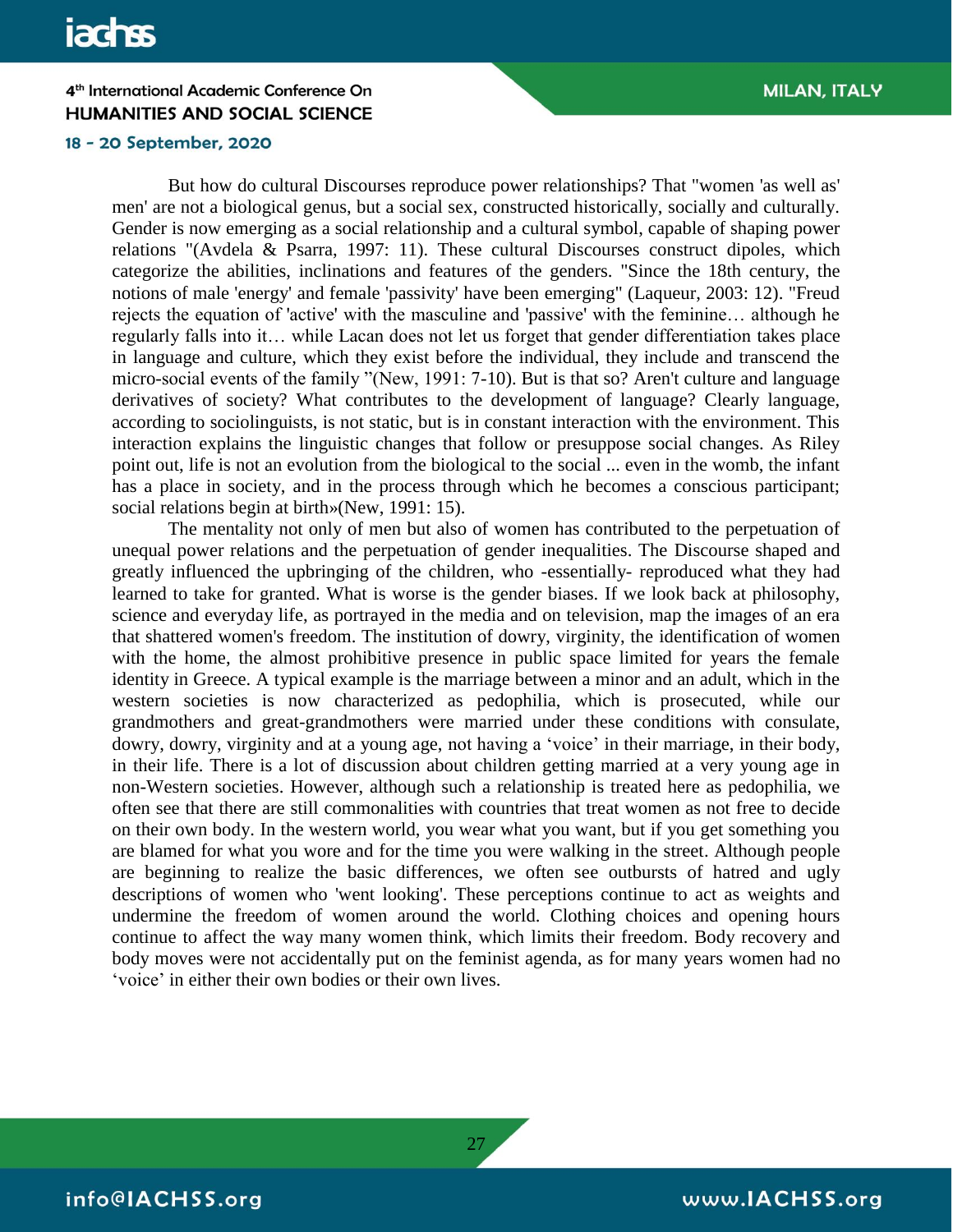18 - 20 September, 2020

## **How does patriarchy affect women's access to public space and politics?**

How do gender Discourses relate to patriarchy? "Feminist sociologists often use this term - of patriarchy - arguing that patriarchy is manifested not only in family power relations, but also in the general set of social arrangements that serve to establish that men remain in control and women remain submissive" (Hall & Gieben, 2003: 265) Patriarchy structures family, professional and financial relations, a fact that makes it difficult for women to advance. A typical example is that of the 'glass ceiling', which adversely affects the opportunities that women have for professional and economic development. Can we talk about democracy when women cannot participate in politics? Can democracy exist when women are treated as second-class citizens? Are laws and decrees enough to ensure women's access to politics? How effective is quota practice? How difficult is it to recognize gender Discourses when they act indirectly and often unconsciously for all genders? According to Halkia (2018: 11) "no definition of 'democracy' can be upheld in a society when some people are not fully recognizable as human beings and systematically accept discrimination and various forms of violence." How does feminism relate to politics? For Vicky Randall, feminism is "a political approach, in the sense that it highlights the fundamentally political relationship between gender and power" (Makris, 2015: 31). Judith Evans distinguished three major feminist categories: the liberal, the marxist, and the radical (Evans 1986: 103). There are people who argue that they do not behave sexistly or that they do not adopt similar practices while doing so. Regularity, which is based on what has been acquired through upbringing and social interaction, is influenced by sexism, where in the end sexist behaviors and practices are not perceived as such. This normalization is perhaps one of the most important obstacles, which prevents us from seeing how a behavior defined as sexist can create a big problem, create obstacles and reproduce that behavior. A typical example is the way that most women voted, not having their own reason, but essentially reproducing the views and desires of their husbands. For most of these women, this practice was taken for granted. "Thus in the mid-nineteenth century, Marshall argued that 'political rights had come into the possession of men and women's political rights, where they were considered to be included and represented by their male relatives, while their rights to exercise what we now see them as fundamental civil liberties challenged in the courts as they fought to be recognized as 'persons' '(Summers, 1991: 21). Granting women rights, however, was the beginning of claiming further issues that undermined their freedoms and, consequently, their choices and their own lives. Another fact becomes important, the issue of the non-existence of women in political life. The pressures exerted by these women, the first feminists, started from the streets and the mobilizations outside official bodies. This detail is important, as there was no person available within the policy who could support their rights. This highlights the importance of the presence of social movements and bottom-up politics in exerting pressure and pursuing rights.

28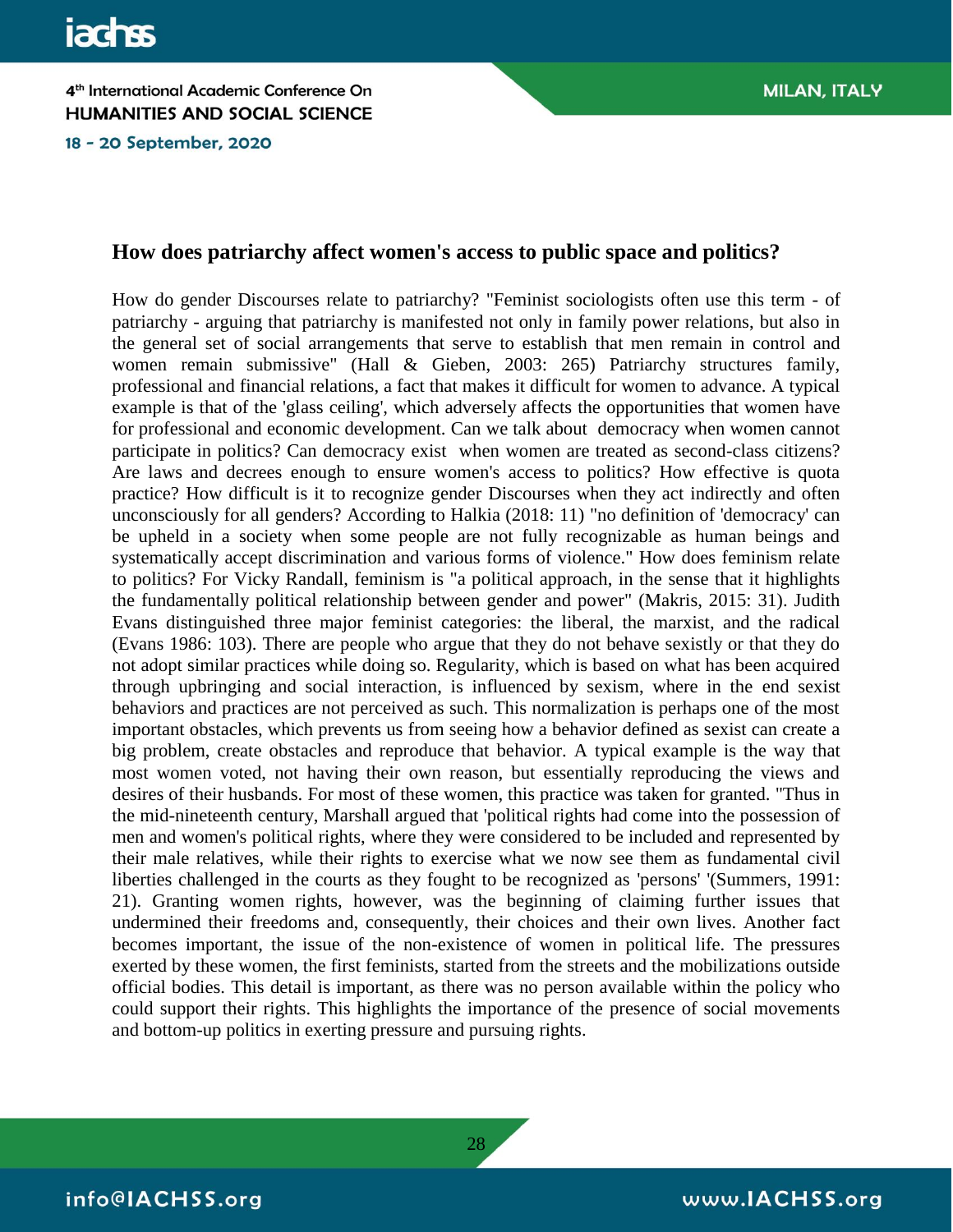18 - 20 September, 2020

## **Reflections-actions**

It is worthwhile to dwell on the reasons why women stay out of the political arena and to enter the process of building a new worldview and a new way of socializing.

According to Papagiannopoulou (2009: 21), factors that act as a deterrent to women's participation in politics are the following:

- 1) Cultural traditions and attitudes
- 2) The social norms
- 3) The money
- 4) Trust issues
- 5) The permanent lack of time
- 6) Career obstacles

But what could be done? In addition to the changes and the reflection of the perceptions that concern the abilities and the possibilities of the genders, actions could be implemented, which will practically support any changes.

"Women's NGOs and political councils can:

- 1) put pressure on the introduction of gender equality quotas
- 2) Encourage more women to be active in all areas of politics and public life
- 3) To train the candidates and the groups that support them in their campaigns
- 4) To create demand in the labor market for women
- 5) To help change the social norms that exists in public life and politics
- 6) To make women aware of their rights and responsibilities as citizens
- 7) To raise money for the candidates (Papagiannopoulou, 2009: 25)

#### **Bibliography**

- Avdela, E. & Psarra, A. (1997). Foreword To E. Avdela & A. Psarra (eds) *Silent stories: Women and Gender in historical narrative.* Athens: Alexandria Publications, pp. 9-13
- Vitsilaki, Ch. (2011). INTRODUCTION: Culture (ies) -Feminism (ies): Conceptual Clarifications, Social Boundaries In Ch. Vitsilaki, M. Gasouka, G. Papadopoulos (ed.) *Gender and Culture*. Athens: Interaction, pp. 9-23
- Cameron, D. (2018). *Feminism: past and present of a movement.* F. Ditsas (trans.). Athens: University Publications of Crete

info@IACHSS.org